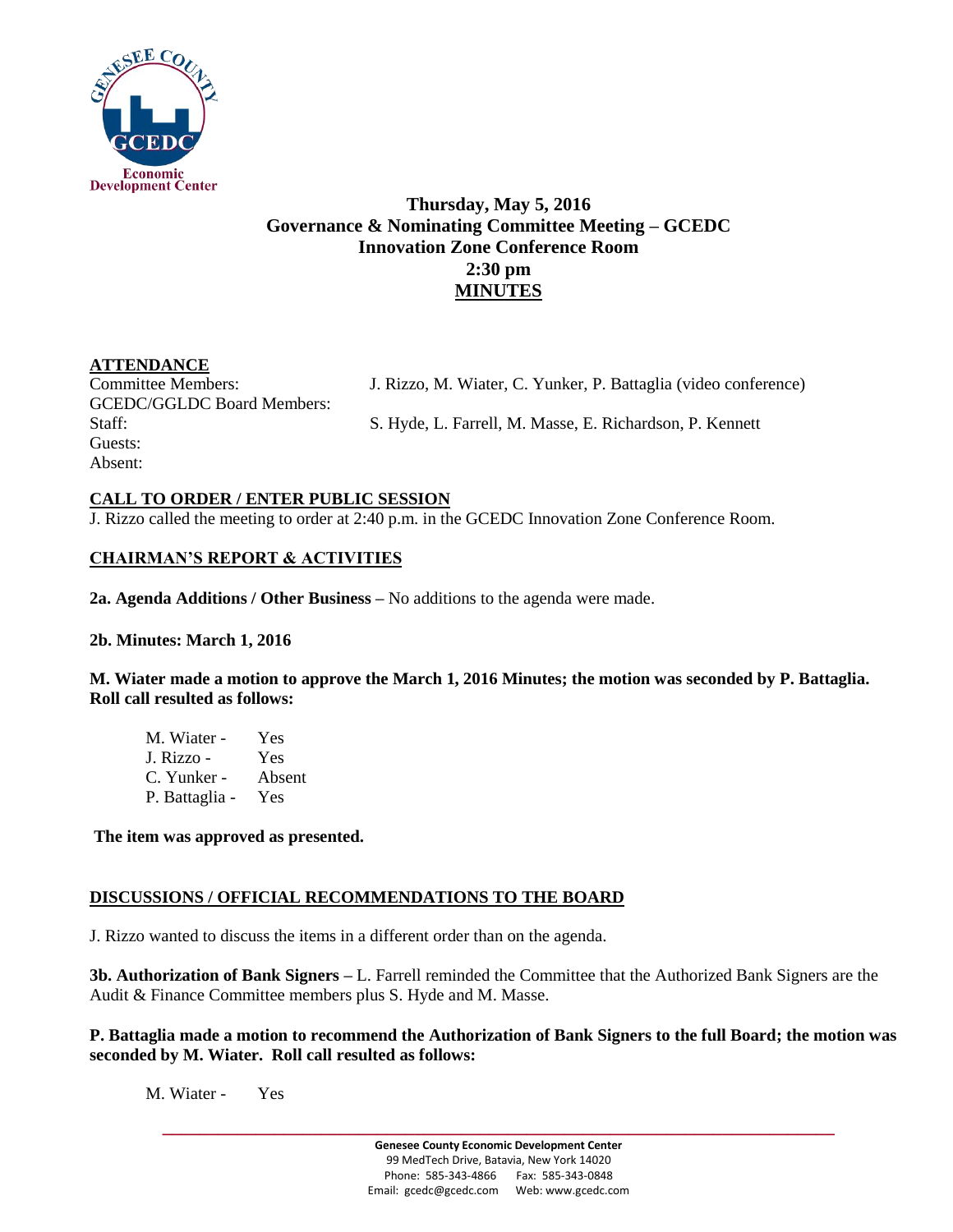| J. Rizzo -     | Yes    |
|----------------|--------|
| C. Yunker -    | Absent |
| P. Battaglia - | Yes    |

**The item was approved as presented.** 

**3c. Authorization of Individuals to Obtain Bank Account Information –** L. Farrell shared that she and P. Kennett are not authorized bank account signers but need authorization to request information regarding the bank accounts.

**M. Wiater made a motion to recommend the Authorization of L. Farrell and P. Kennett to Obtain Bank Account Information to the full Board; the motion was seconded by P. Battaglia. Roll call resulted as follows:**

| M. Wiater -    | Yes    |
|----------------|--------|
| J. Rizzo -     | Yes    |
| C. Yunker -    | Absent |
| P. Battaglia - | Yes    |

**The item was approved as presented.** 

#### **C. Yunker joined the meeting at 2:45pm.**

**3f. Dissolution of Genesee Gateway Development, LLC –** L. Farrell shared that this entity was put into place in 2004. It was formed in order to allow charitable contributions for individuals wishing to donate land to be developed as business parks. The individuals that donated land to the LLC then qualified for Empire Zone tax credits. There is no reason to keep this entity open as there is no activity.

**M. Wiater made a motion to recommend the Dissolution of Genesee Gateway Development, LLC to the full Board; the motion was seconded by C. Yunker. Roll call resulted as follows:**

| M. Wiater -    | Yes  |
|----------------|------|
| J. Rizzo -     | Yes  |
| C. Yunker -    | Yes  |
| P. Battaglia - | Yes. |

**The item was approved as presented.** 

**3g. Dissolution of Pembroke Park Development, LLC –** L. Farrell shared that this entity was put into place in 2005. It was formed in order to allow charitable contributions for individuals wishing to donate land to be developed as business parks. The individuals that donated land to the LLC then qualified for Empire Zone tax credits. There is no reason to keep this entity open as there is no activity.

**M. Wiater made a motion to recommend the Dissolution of Pembroke Park Development, LLC to the full Board; the motion was seconded by C. Yunker. Roll call resulted as follows:**

| M. Wiater -    | Yes |
|----------------|-----|
| J. Rizzo -     | Yes |
| C. Yunker -    | Yes |
| P. Battaglia - | Yes |

**The item was approved as presented.**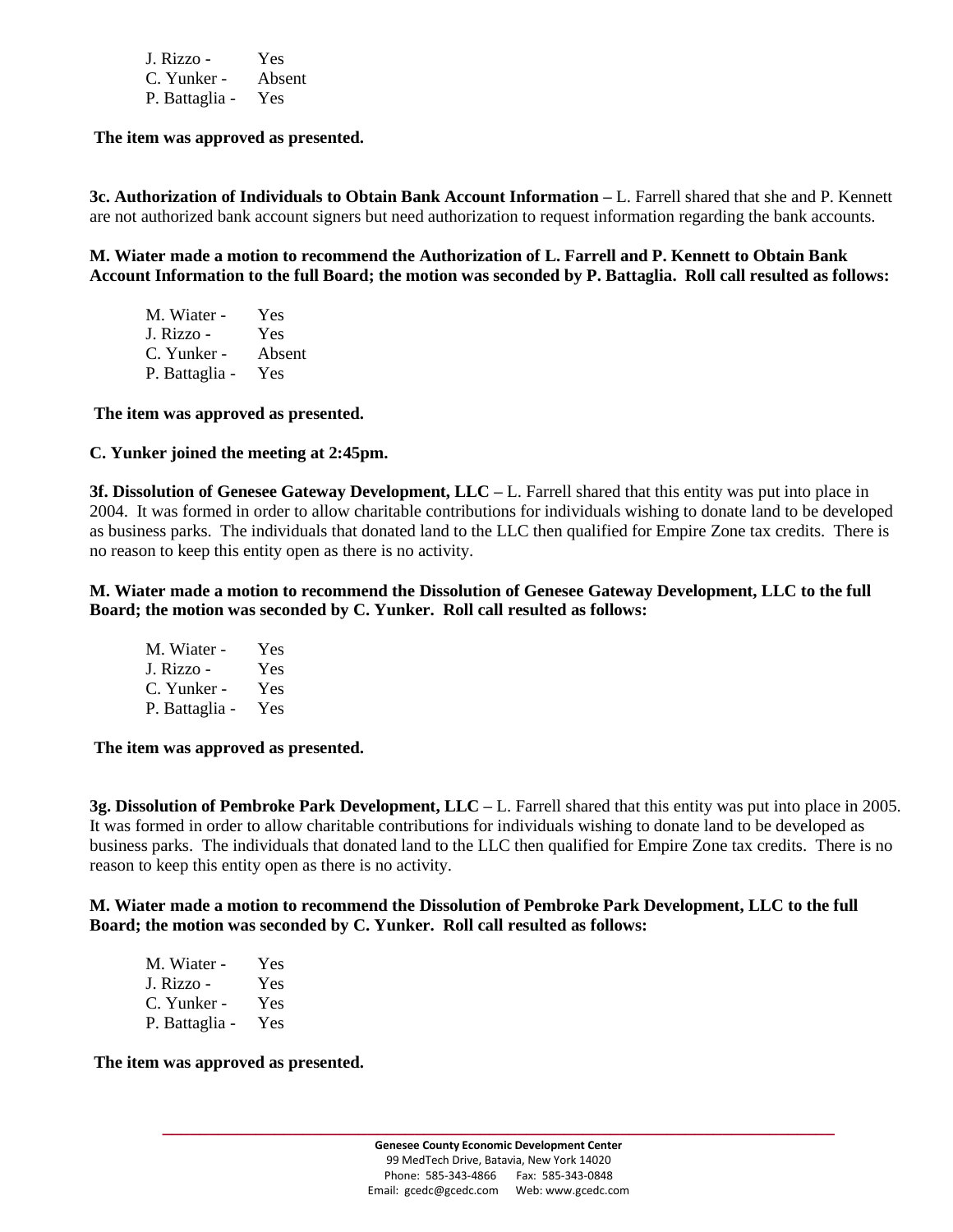**3h. Dissolution of Genesee Business Fund, LLC –** L. Farrell shared that this entity was put into place in 2003. The entity was formed as a tool related to new market tax credits (federal tax credits for redevelopment). This LLC has never had any activity, therefore there is no reason to keep this entity open.

**M. Wiater made a motion to recommend the Dissolution of Genesee Business Fund, LLC to the full Board; the motion was seconded by C .Yunker. Roll call resulted as follows:**

M. Wiater - Yes<br>J. Rizzo - Yes J. Rizzo -C. Yunker - Yes P. Battaglia - Yes

**The item was approved as presented.** 

**3a. Officer Appointments** – J. Rizzo suggested keeping the slate of officers for the July 1<sup>st,</sup> 2016 – June 30<sup>th</sup>, 2017 term the same.

L. Farrell shared that P. Zeliff has been reappointed by the Genesee County Legislature with a term ending June  $30<sup>th</sup>$ , 2022.

**C. Yunker made a motion to recommend the 2016-2017 slate of officers as follows: P. Battaglia, Chair, M. Wiater, Vice-Chair, L. Farrell, Treasurer, P. Kennett, Secretary, S. Hyde, President & CEO; the motion was seconded by M. Wiater. Roll call resulted as follows:**

M. Wiater - Yes J. Rizzo - Yes C. Yunker - Yes P. Battaglia - Yes

#### **The item was approved as presented.**

**3d. Annual Project Performance Review –** M. Masse shared that on an annual basis, all projects that receive financial assistance, are required to report certain information about their projects performance, including total jobs. This information is reported into the Public Authorities Reporting Information System (PARIS). M. Masse shared a spreadsheet with the Committee that shows all projects that were reported into the 2015 PARIS system and their original job creation goals, and how many jobs they have reported since the inception of their project. He also shared a spreadsheet listing all projects that have reported less than 100% achievement of their job creation goals, along with any explanations as to why those goals have not been achieved as of 12/31/15.

J. Rizzo asked if there was any action that needed to be taken by the Board other than reviewing this information.

L. Farrell shared that the Office of the State Comptroller (OSC) requested that the IDA review projects on an annual basis. This request came out of the audit that was performed by the OSC of our projects.

J. Rizzo asked if there were any claw back possibilities with the older projects that are underperforming.

M. Masse shared that there are no claw back possibilities with older projects. It would be the Board's discretion however to cancel benefits if they feel the company has not met its goals.

J. Rizzo added that theoretically the Committee/Board could look at all the projects and review which projects should potentially be cancelled. It might not make much sense to cancel a PILOT of a company that only has one year left of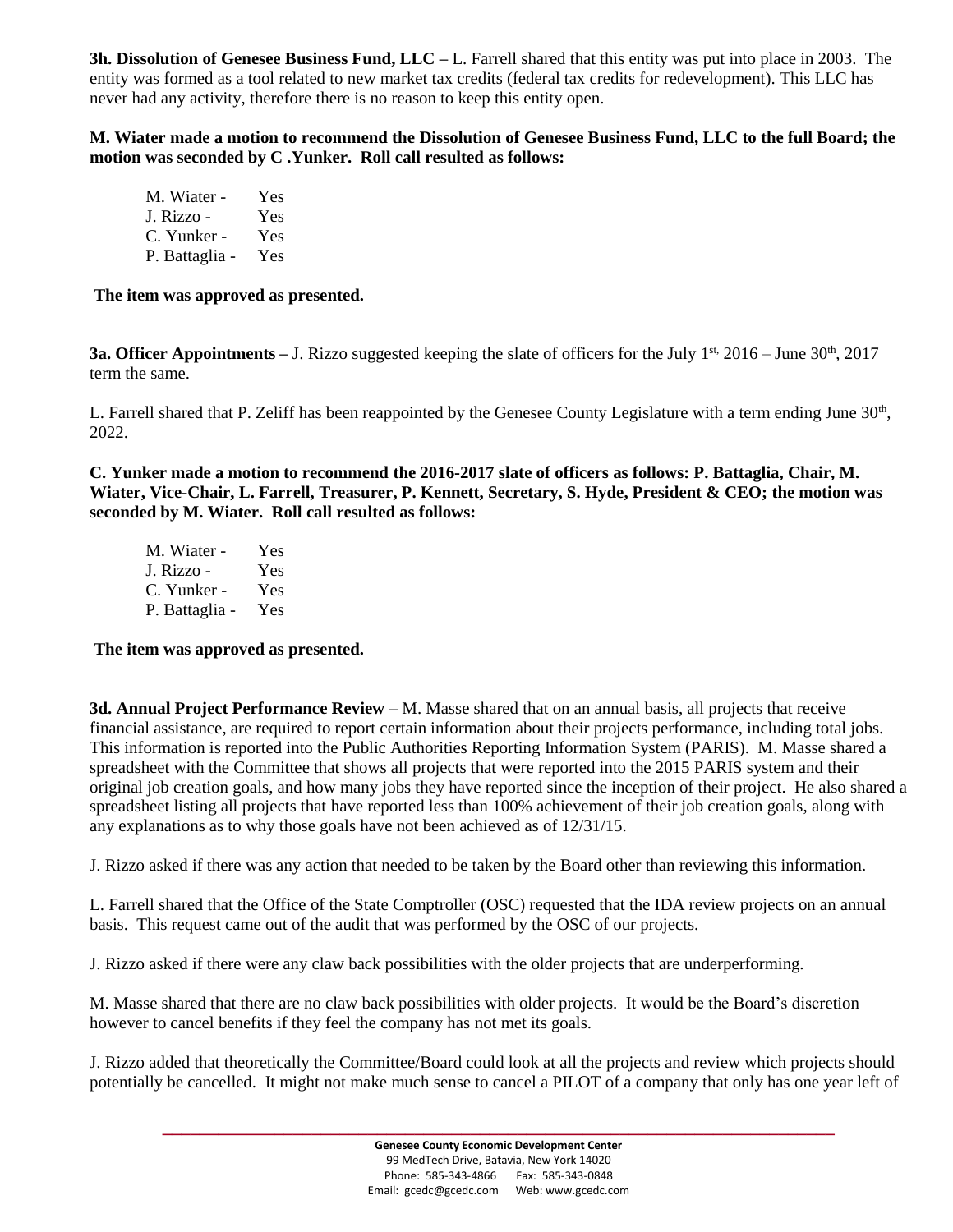benefits. Also, it would be highly unlikely to take an action against a company in the first few years of receiving benefits.

M. Masse added that given projects usually take approx. one year to construct their facility, the Agency allows an additional three years for companies to meet their job goals. The Committee will need to keep that in mind while reviewing the information and deciding which projects they would potentially wish to cancel.

J. Rizzo requested that M. Masse circulate this information to the full Board along with a memo for review and questions. After a full review by the Board, maybe the Board can pass a resolution saying that the project information has been reviewed.

**3e. Code of Ethics** – J. Rizzo reminded the Committee that they asked Harris Beach to provide an example of code of ethics policy that met all of NYS requirements. Harris Beach has provided a "model" code. The committee reviewed the "model" code and there were some concerns that the code was impractical for this Agency and didn't reflect the volunteer nature of the Board and the potential conflicts that might exist in a small community. The Committee asked Harris Beach to contact the Comptroller's Office (OSC) and inquire about two specific fact patterns of potential conflicts. The Committee has received and reviewed answers to these questions related to specific fact patterns and are now ready to discuss any amendments that should be made to our existing code or the alternative of adopting the model code that was provided by Harris Beach.

R. Gaenzle added that the draft policy that the Committee has before them is the Authority Budget Office's (ABO) recommended best practices. This policy is the highest level and the most stringent of policies that we have seen. The Committee can "tweak" this code as long as it is not in violation of the statutory requirements regarding conflicts of interest.

J. Rizzo shared that he is sympathetic to the problems of the individual Board members. In the years that he's been on this Board, everyone at some point has abstained from participating in voting and recused themselves from discussions because they were concerned about the ethics of the situation. Sometimes there was a clear issue and sometimes the issue was murkier, but everyone has exercised their best judgement in deciding whether or not to participate. He is sensitive to the fact that most Board members remain active in their profession and have had to deal with this on a regular basis. That being said, he is a proponent of the ABO's best practices because of the atmosphere in which the Agency operates and the fact that we seem to be scrutinized closely. Ethics is the primary issue in state government these days. He feels that the Agency is best served by adopting the ABO's best practices and that is what he would support.

M. Wiater shared that she is in agreement with J. Rizzo. She, along with other attorneys have very high and determined ethical consideration that they have to abide by. She has strict adherence to those rules because it has kept her practice out of trouble for many years. Given the amount of scrutiny that IDA's are under now, it would be risky for us to have lower standards than the ABO has set for us. Keeping standards high with both direct conflicts and the appearance of conflicts is very important.

C. Yunker shared that ethics are very important. He feels as if he has a high standard with regard to conflicts of interest. The requirement or obligation to disclose or recuse is something that he has followed since he has been in public office. When he reads the ABO recommended practice, it says that this Authority requires a written conflict of interest policy. It does not require that the Agency adopt the model policy. He feels that the Agency's conflict of interest policy should require disclosure and recusal of any conflicts. He does think that the Agency will continue to have issues if this policy is adopted because it does not take into consideration the monetary amount of the transaction. It would be a shame that we could not bring a client to a restaurant because it is owned by a Board member. This draft policy would prohibit such transactions. He feels that the Agency should adopt a conflict of interest policy that is realistic for the community in which we live in. He is not comfortable with the model that has been set forth.

R. Gaenzle added that there are two types of conflicts; conflicts of interest and prohibitive conflicts of interest. A conflict of interest allows one to disclose and recuse themselves from the conversation and voting. A prohibitive